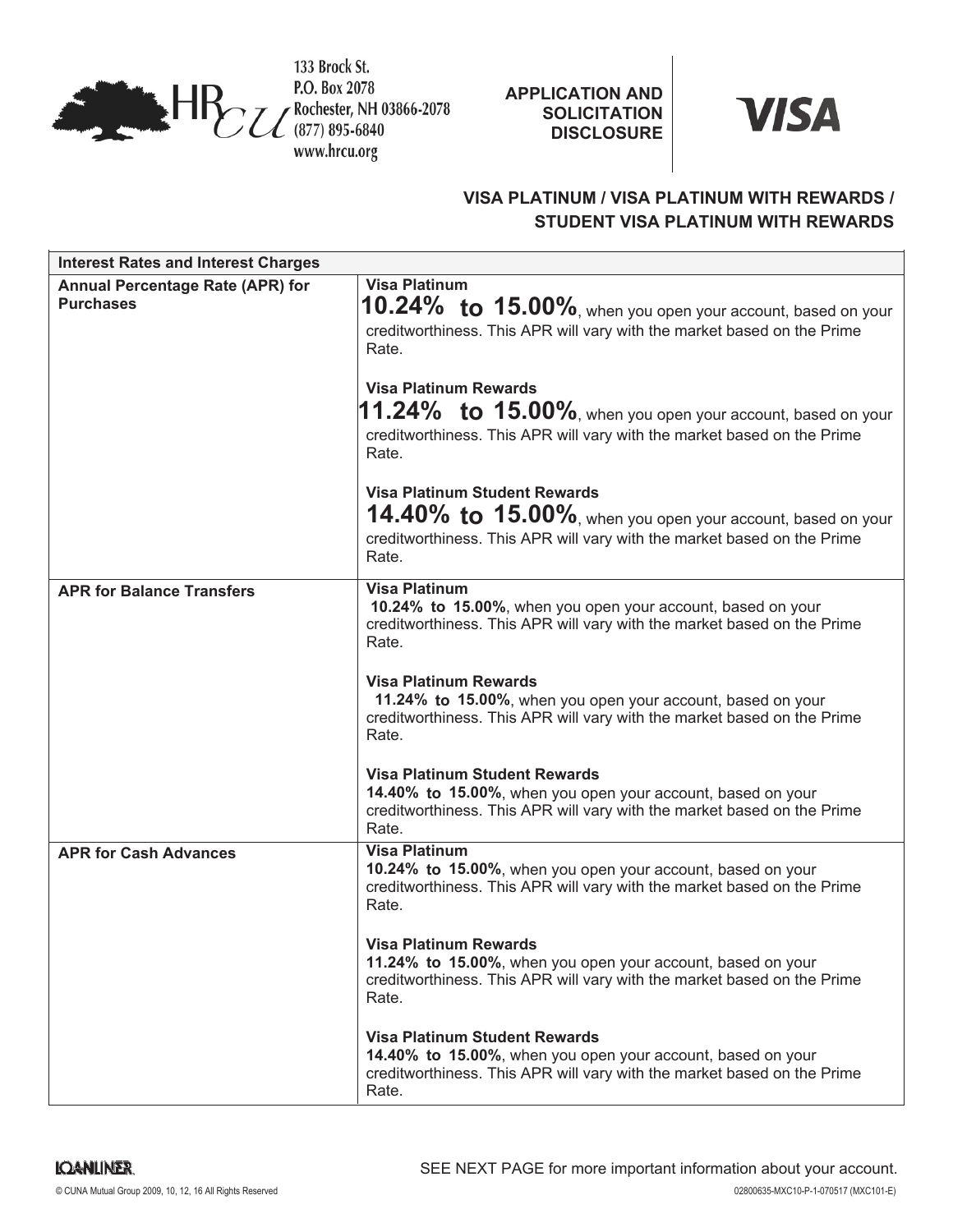| <b>Penalty APR and When it Applies</b>                                                                                           | <b>Visa Platinum</b><br>15.00%<br><b>Visa Platinum Rewards</b><br>15.00%<br><b>Visa Platinum Student Rewards</b><br>15.00%<br>This APR may be applied to your account if you:<br>- Make a late payment.<br>How Long Will the Penalty APR Apply? If your APRs are increased for<br>this reason, the Penalty APR will apply until you make six consecutive |
|----------------------------------------------------------------------------------------------------------------------------------|----------------------------------------------------------------------------------------------------------------------------------------------------------------------------------------------------------------------------------------------------------------------------------------------------------------------------------------------------------|
|                                                                                                                                  | minimum payments when due.                                                                                                                                                                                                                                                                                                                               |
| How to Avoid Paying Interest on<br><b>Purchases</b>                                                                              | Your due date is at least 28 days after the close of each billing cycle. We will<br>not charge you any interest on purchases if you pay your entire balance by<br>the due date each month.                                                                                                                                                               |
| For Credit Card Tips from the<br><b>Consumer Financial Protection Bureau</b>                                                     | To learn more about factors to consider when applying for or using a<br>credit card, visit the website of the Consumer Financial Protection<br>Bureau at http://www.consumerfinance.gov/learnmore.                                                                                                                                                       |
| <b>Fees</b>                                                                                                                      |                                                                                                                                                                                                                                                                                                                                                          |
| <b>Transaction Fees</b><br>- Foreign Transaction Fee                                                                             | <b>None</b>                                                                                                                                                                                                                                                                                                                                              |
| <b>Penalty Fees</b><br>- Late Payment Fee - Visa Platinum, Visa<br><b>Platinum Rewards</b><br>- Late Payment Fee - Visa Platinum | Up to \$20.00<br>Up to \$10.00                                                                                                                                                                                                                                                                                                                           |
| <b>Student Rewards</b><br>- Returned Payment Fee - Visa Platinum,<br>Visa Platinum Rewards                                       | Up to \$20.00                                                                                                                                                                                                                                                                                                                                            |
| - Returned Payment Fee - Visa Platinum<br><b>Student Rewards</b>                                                                 | Up to \$15.00                                                                                                                                                                                                                                                                                                                                            |

# **How We Will Calculate Your Balance:**

We use a method called "average daily balance (including new purchases)."

## **Application of Penalty APR:**

Your APR may be increased to the disclosed Penalty APR if you are 60 days late in making a payment.

# **Effective Date:**

The information about the costs of the card described in this application is accurate as of: 06/16/2022 This information may have changed after that date. To find out what may have changed, contact the Credit Union.

**For California Borrowers, the Visa Platinum, Visa Platinum Rewards and Visa Platinum Student Rewards are** secured credit cards. Credit extended under this credit card account is secured by various personal property and money including, but not limited to: (a) any goods you purchase with this account, (b) any shares you specifically pledge as collateral for this account on a separate Pledge of Shares, (c) all shares you have in any individual or joint account with the Credit Union excluding shares in an Individual Retirement Account or in any other account that would lose special tax treatment under state or federal law, and (d) collateral securing other **loans you have with the Credit Union excluding dwellings. Notwithstanding the foregoing, you acknowledge and** agree that during any periods when you are a covered borrower under the Military Lending Act your credit card will be secured by any specific Pledge of Shares you grant us but will not be secured by all shares you have in any individual or joint account with the Credit Union. For clarity, you will not be deemed a covered borrower if: (i) you establish your credit card account when you are not a covered borrower; or (ii) you cease to be a covered **borrower.**